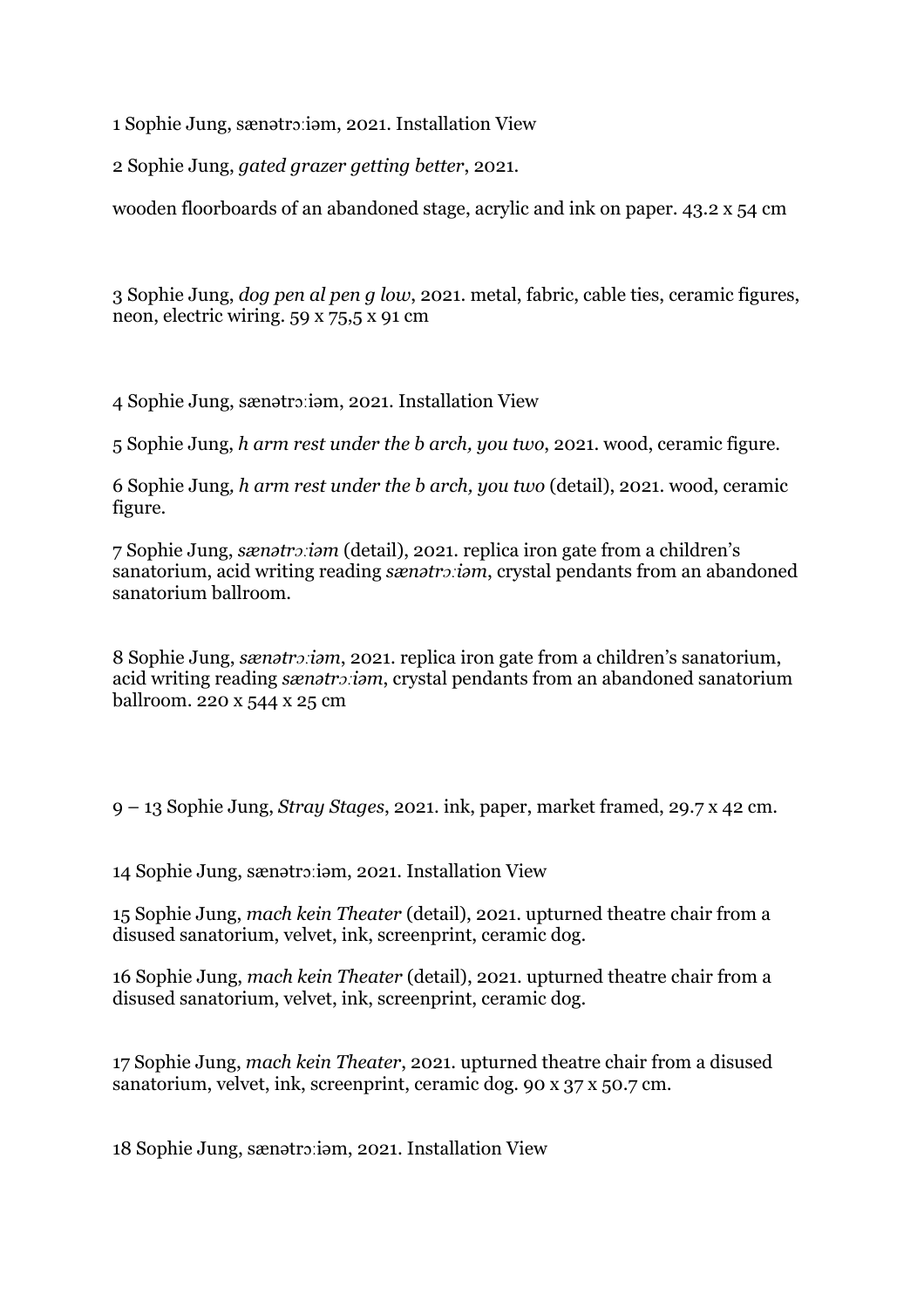19 Sophie Jung, *echo of the kennel b arch in spring (no man's ouverture)*, 2021. arched bed spring, dog chain, wallpaper from abandoned rooms in a sanatorium, maquette of an abandoned stage and its *back supporting character with main lead unleashed (back)*, 64 x 82 x 85,5 cm.

20 Sophie Jung, *echo of the kennel b arch in spring (no man's ouverture)* (detail), 2021. arched bed spring, dog chain, wallpaper from abandoned rooms in a sanatorium, maquette of an abandoned stage and its *back supporting character with main lead unleashed (back)*.

21 Sophie Jung, sænətrɔːiəm, 2021. Installation View

22 Sophie Jung, *The Guard en d gate end ga me led ge ge ge or ge or chestra and me*, 2021. ceramic dog, a collection of wallpaper from abandoned rooms in a sanatorium loosely pushed to the wall by a found chair, gate with hinges 90 degree turned yet still a gate, 182 x 52 x 134.2 cm.

23 Sophie Jung, *warm up in the green room, before we stage a w or sing*, 2021. fibreglass Trojan dog, velvet curtains, sound piece of collected arias and choral pieces of five dogs on the steps outside, 91 x 125 x 55 cm.

24 Sophie Jung, *back supporting character with main lead unleashed (back*), 2021. found chair tipped 90 degrees but still a chair, ceramic dogs, bent rebar poles resembling a hillside or a tangled dog leash, 61 x 79 x 49 cm.

25 Sophie Jung, *back supporting character with main lead unleashed (back*) (detail), 2021. found chair tipped 90 degrees but still a chair, ceramic dogs, bent rebar poles resembling a hillside or a tangled dog leash.

26 Sophie Jung, *back supporting character with main lead unleashed (back*) (detail), 2021. found chair tipped 90 degrees but still a chair, ceramic dogs, bent rebar poles resembling a hillside or a tangled dog leash.

27 Sophie Jung, sænətrɔːiəm, 2021. Installation View

28 Sophie Jung, sænətrɔːiəm, 2021. Installation View

29 Sophie Jung, *str and ed st aged- a two dog piece*, 2021. velvet curtain, silk veil, stage light, curtain rope, hemp rope, ceramic figures, sand from Magnetiti, 49 x 100 x 91 cm.

30 Sophie Jung, *str and ed st aged- a two dog piece* (detail), 2021.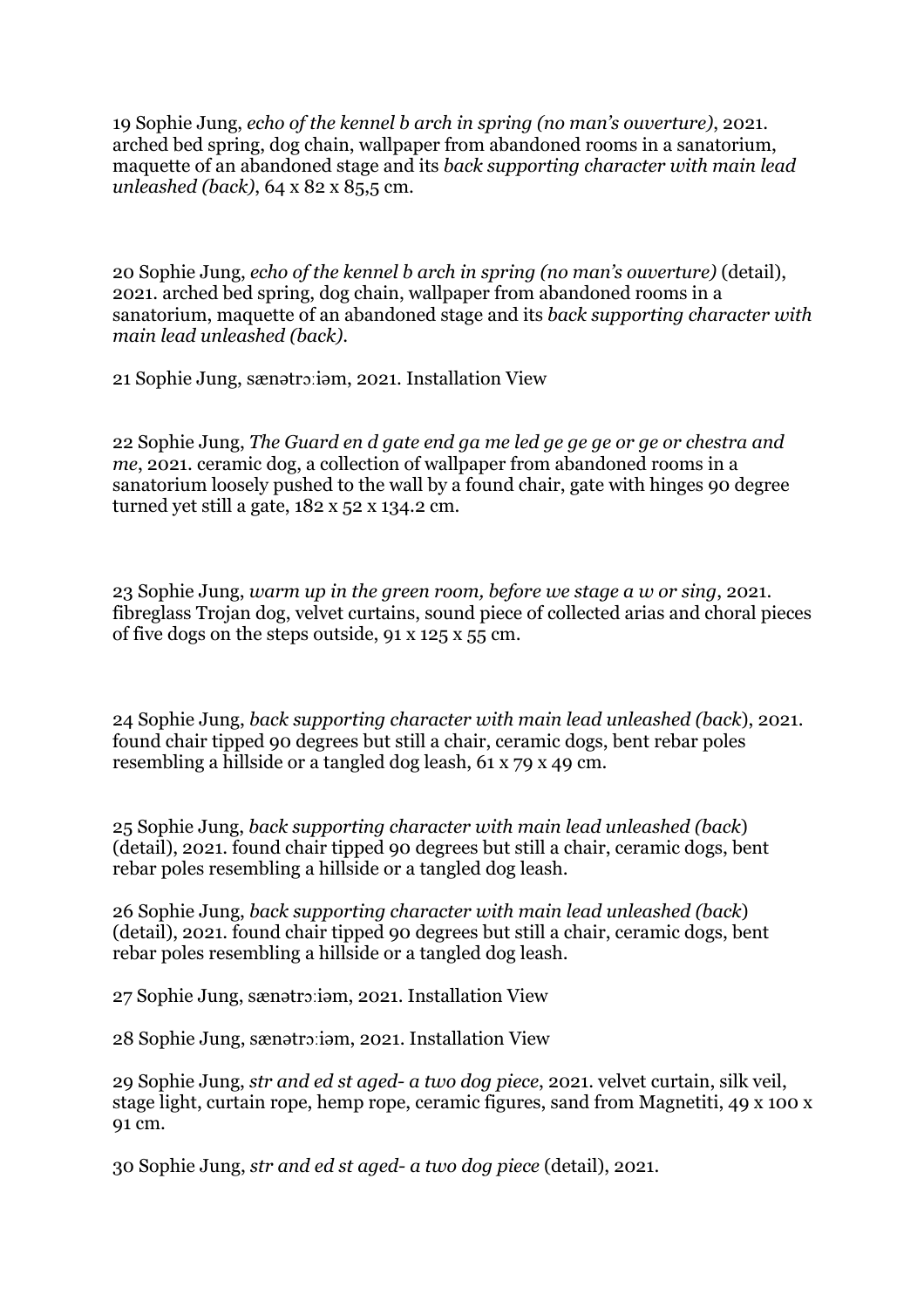velvet curtain, silk veil, stage light, curtain rope, hemp rope, ceramic figures, sand from Magnetiti.

31 Sophie Jung, *sænətrɔːiəm,* 2021*, a costume for a dog,* 2021 and *small audience*, 2021.

32 Sophie Jung, *The loge (a two dog rencontre)*, 2021. found scrap metal elongated, ceramic dog head, ceramic paws, silk scarf.

33 Sophie Jung, *The loge (a two dog rencontre)*, 2021 found scrap metal elongated, ceramic dog head, ceramic paws, silk scarf – view onto the soloist of the pack.

34 Sophie Jung, *a costume for the dog*, 2021. silk, velvet, tulle, black lace, 150 x 68

cm.

35 Sophie Jung, *a costume for the dog* (detail), 2021. silk, velvet, tulle, black lace.

36 Sophie Jung, *a costume for the dog*, 2021. silk, velvet, tulle, black lace in a glass and mirror vitrine, 70 x 30 x 100 cm.

37 Sophie Jung, sænətrɔːiəm, 2021. Installation View

38 Sophie Jung, *wall flower tall* (the forsaken dressing room), 2021. building material, sink stand, ceramic figure, insulation wool, 207 x 27 x 90 cm.

39 Sophie Jung, *wall flower tall* (the forsaken dressing room) (detail), 2021. building material, sink stand, ceramic figure, insulation wool.

40 Sophie Jung, sænətrɔːiəm, 2021. Installation View

41 Sophie Jung, *master and disciple*, 2021. half a sink, unfired ceramic dog cast from a found plastic dog toy, part of a concrete theatre decoration, button eyes, 33 x 50 x 66 cm.

42 Sophie Jung, *master and disciple* (detail), 2021. half a sink, unfired ceramic dog cast from a found plastic dog toy, part of a concrete theatre decoration, button eyes.

43 Sophie Jung, *it's the stage that chooses you (upstaged)*, 2021. traditional stage maquette in the proportions and shape of the room it stands in, ink and silkscreen of the Tbilisi opera curtain (stage view) on paper, unfired clay figures. 48 x 48 x 175 cm.